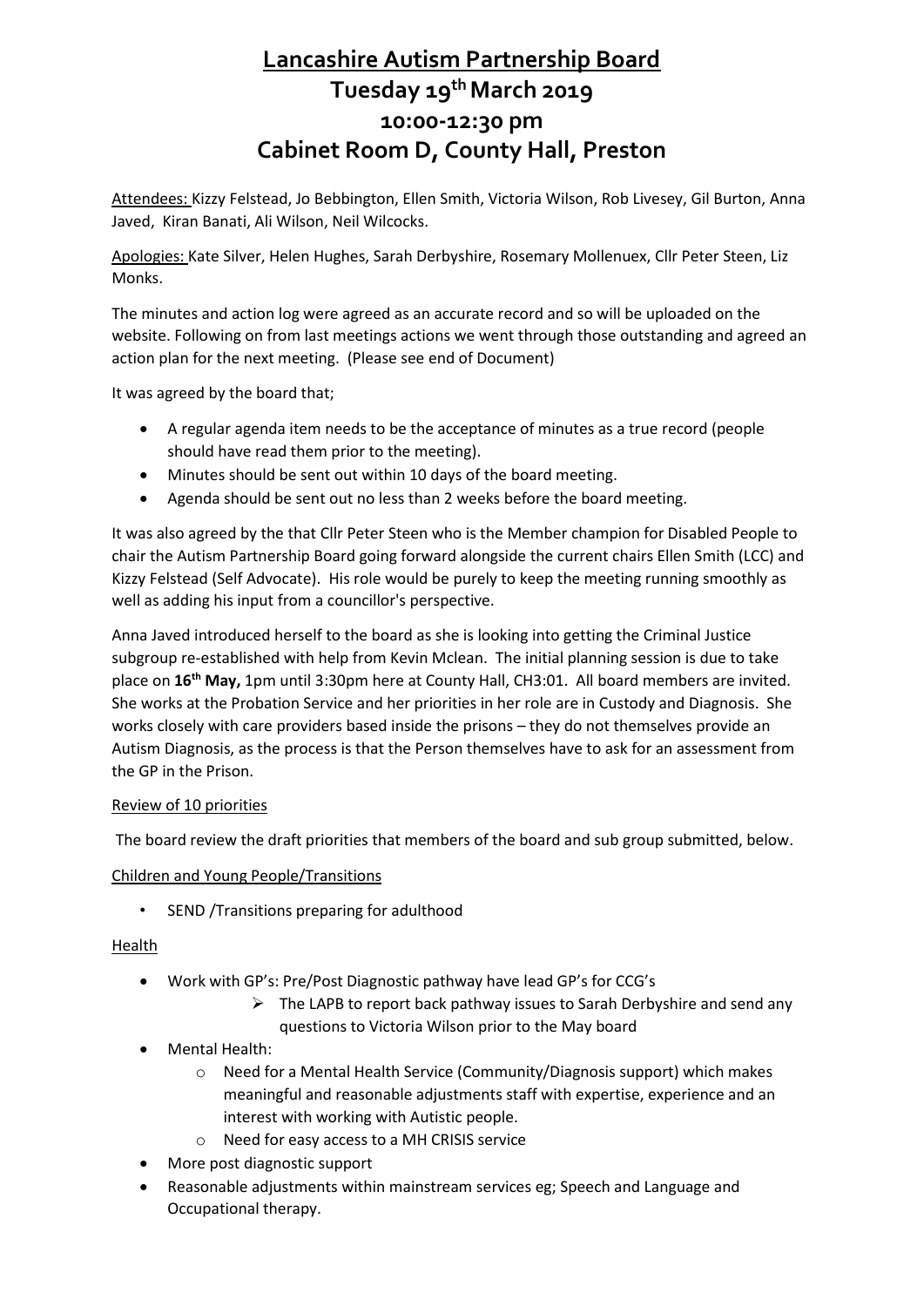# Criminal Justice

- Re-establish the Criminal Justice subgroup
- Need to engage all key criminal justice partners across the system; current gaps around courts and custody services.
- Start to consider the needs of females (Victim/Offender)
- Develop links with health care providers within prison settings
- Develop links with social work term in prisons and for offenders leaving custody.

# **Training**

- Training for health and care staff within organisations with public facing responsibilities who have a direct impact on and make decisions about the lives of autistic people – need to have appropriate specialist knowledge of the condition
- Training in other sectors eg Criminal Justice and Employment

# Housing

- LA has a statutory duty to develop the housing market for people with specific housing needs. There need to be a variety of housing options needed for autistic people without an LD with properly trained staff. One size does not fit all.
- Housing is a District Council responsibility, however, LCC has responsibility for providing care and support.

# **Employment**

- Productive ways of helping Autistic people into work/helping them to retain employment.
- Lack of supported internships/training programs
- LCC employment support service remit should be extended
- Transitions processes/EHCP's often don't include employment outcomes: LA should offer tailored support or programmes to help autistic people enter employment or selfemployment, including those with SEND and those with EHC plans
- Focus on support to both employer/employee

# Transport/Mobility

- Barrier to transport through NOW Card eligibility.
- Should be more travel training

## Strategy and Planning

- Getting more people with power and influence on Board/ Decision makers
- Need more autistic people as well as self advocates; APB need to make proper adjustments to attract and keep autistic people on the Board.
- More representation required on subgroups.
- The Board needs to demonstrate that it can produce positive change for autistic people and not just be a talking shop.

## Services/Market Development

- Local Authority has a statutory duty under the Care Act to develop the market for social care services for autism.
- Need for more services for people with an ASC but without an LD; Most care agencies, housing and social support is geared towards LD not autism without an LD.
- It is very difficult for many people with an ASC to access the help they need via a social care budget.
- Need for some form of engagement service to support people to be able to participate fully in the local community; Similar to the LD self advocate service managed by Caritas Care.
- Difficult for autistic people without an LD to fit into mainstream or LD services. (participation in local community). There is no/little support in terms of meeting other people or things like help with social skills for younger people.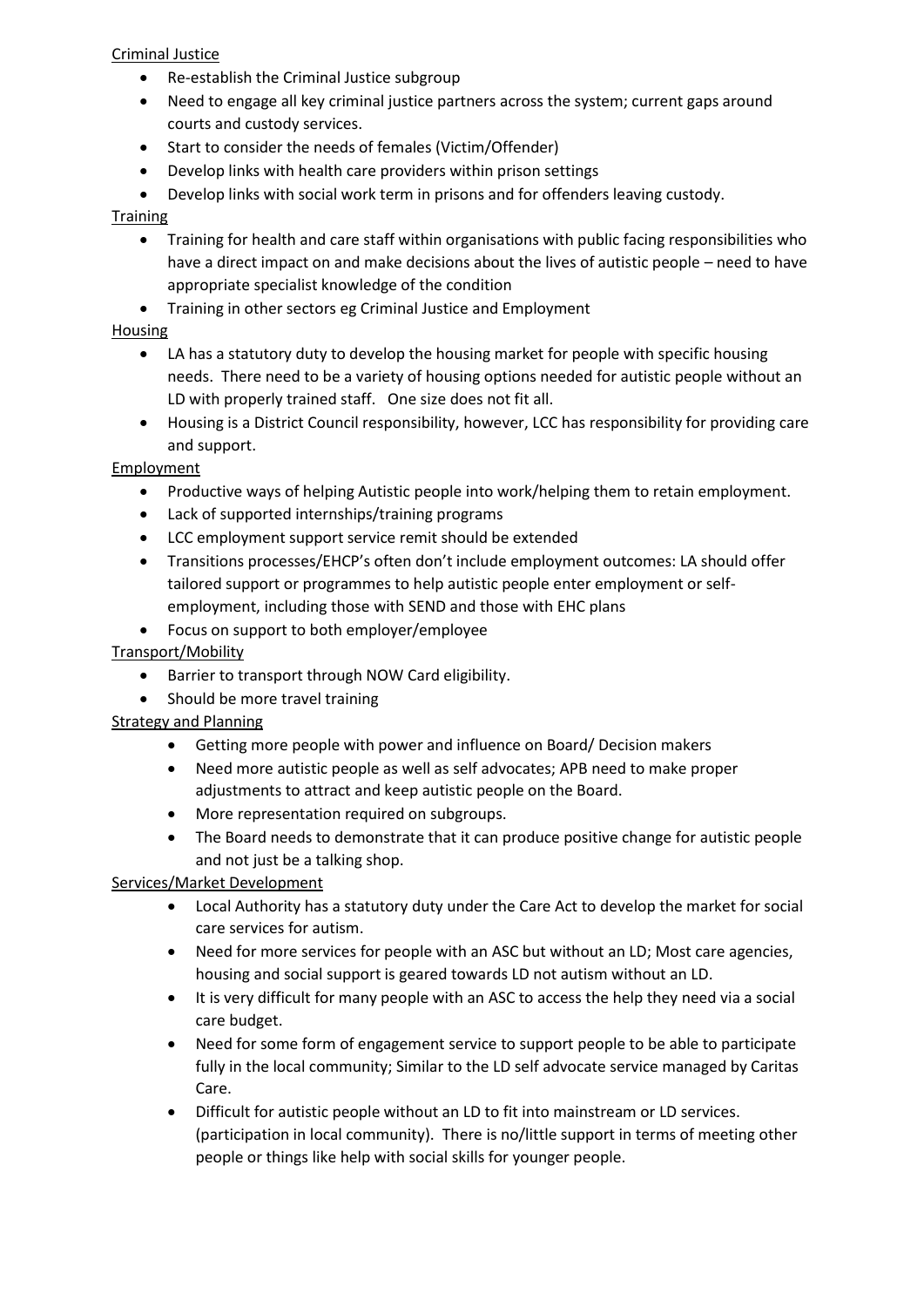| <b>Action</b>                                                                                                                                                                                                            | Completed Yes / No                                                                                                                                                                                  |
|--------------------------------------------------------------------------------------------------------------------------------------------------------------------------------------------------------------------------|-----------------------------------------------------------------------------------------------------------------------------------------------------------------------------------------------------|
| Victoria Wilson - Once the Final SAF has been returned<br>to circulate around the board but in the meantime tidy up<br>the email version and circulate this around members to<br>help with subgroups setting priorities. | Completed                                                                                                                                                                                           |
| Kizzy Felstead - Ask National Autistic Society for a rep to<br>attend the LAPB                                                                                                                                           | Rob Livesey to ask Kristina Crampsey who he knows<br>through attending the Blackburn with Darwen APB if she<br>could attend our Lancashire APB.                                                     |
| <b>Victoria</b> – Circulate the meeting map produced by<br>Lincolnshire and the 2016 Learning Disability Partnership<br>Board meeting Map                                                                                | Completed                                                                                                                                                                                           |
| <b>Ellen Smith</b> - Enquire if the Caritas have any spare<br>capacity within the team to support the LAPB in recruiting<br>help to recruiting self-advocates                                                            | Ongoing discussions                                                                                                                                                                                 |
| Neil Wilcocks - To ensure social workers are starting to<br>report referral reasons and to bring latest statistics to the<br>board                                                                                       | Neil to present the latest figures at the next board<br>meeting in May.                                                                                                                             |
| Victoria - Chase subgroup leads prior to meeting and<br>circulate updates in advance but also remind them to<br>circulate dates with the board.                                                                          | Ongoing                                                                                                                                                                                             |
| Kiran Banati - Look into an effective pathway to raise the<br>profile of the LAPB at the Health and Wellbeing Board                                                                                                      | Ongoing discussions                                                                                                                                                                                 |
| Ellen and Kiran - Look into getting a Councillor to chair<br>the LAPB                                                                                                                                                    | Agreed for Cllr Peter Steen to Co-Chair                                                                                                                                                             |
| Victoria - Ask sarah Derbyshire to be a future agenda<br>item at the following LAPB re An update on the Integrated<br>Care System All-age Autism Strategy                                                                | Agreed - Sarah is currently attending the May board                                                                                                                                                 |
| Kizzy and Ellen - To look into having Themed LAPB<br>meetings with speakers who have been organised in<br>advance and then members can send questions prior                                                              | Ellen and Kizzy to looking into this one priorities are<br>decided.                                                                                                                                 |
| Victoria - Gather 10 priorities based on 5 domains from<br>board members                                                                                                                                                 | Completed                                                                                                                                                                                           |
| Gill Burton - Understand how to get Autism on the<br>agenda for the Patient Advisory Group                                                                                                                               | Victoria Wilson To share the date of the next Chorley and<br>South Ribble and Greater Preston's Patient Advisory<br>Group with the LAPB<br>Gill Burton - To liaise with Dawn Clarke regarding other |
|                                                                                                                                                                                                                          | groups the board may want to get involved with.                                                                                                                                                     |
| <b>Actions from 19th March Meeting</b>                                                                                                                                                                                   |                                                                                                                                                                                                     |
| Rob Livesey- To circulate his findings from a survey<br>which was a result of a LAPB DASP action to find out                                                                                                             |                                                                                                                                                                                                     |